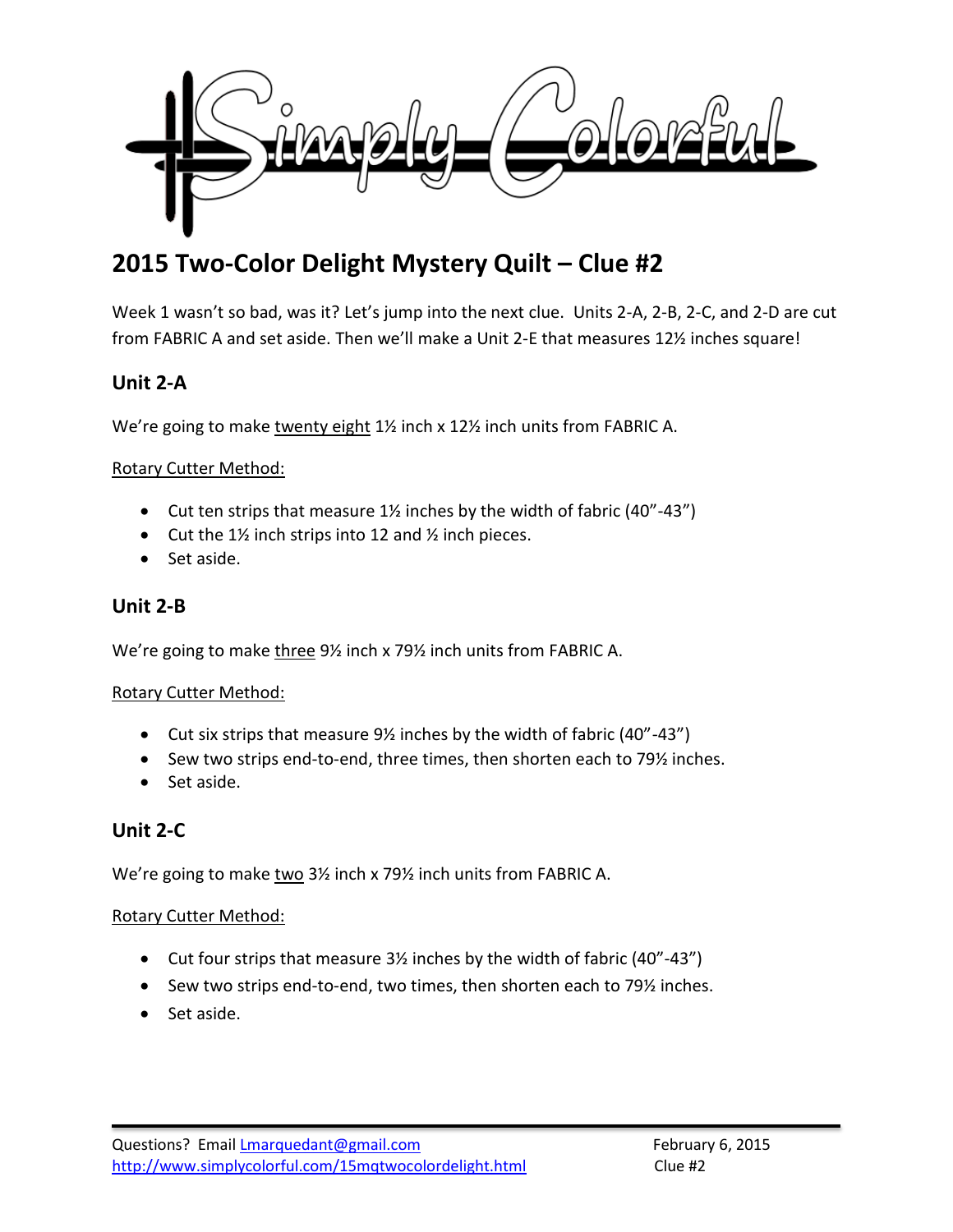

## **Unit 2-D**

We're going to make two 2½ inch x 81½ inch units from FABRIC A.

#### Rotary Cutter Method:

- Cut four strips that measure 2½ inches by the width of fabric (40"-43")
- Sew two of those 2 $\frac{1}{2}$  inch strips end-to-end, two times, then shorten each to 81 $\frac{1}{2}$ inches.
- Set aside.

# **Summary View of Units 2-A, 2-B, 2-C, and 2-D**

Here's a picture of Lynn's cut pieces before she sewed the seams in the 2-B, 2-C and 2-D Units.

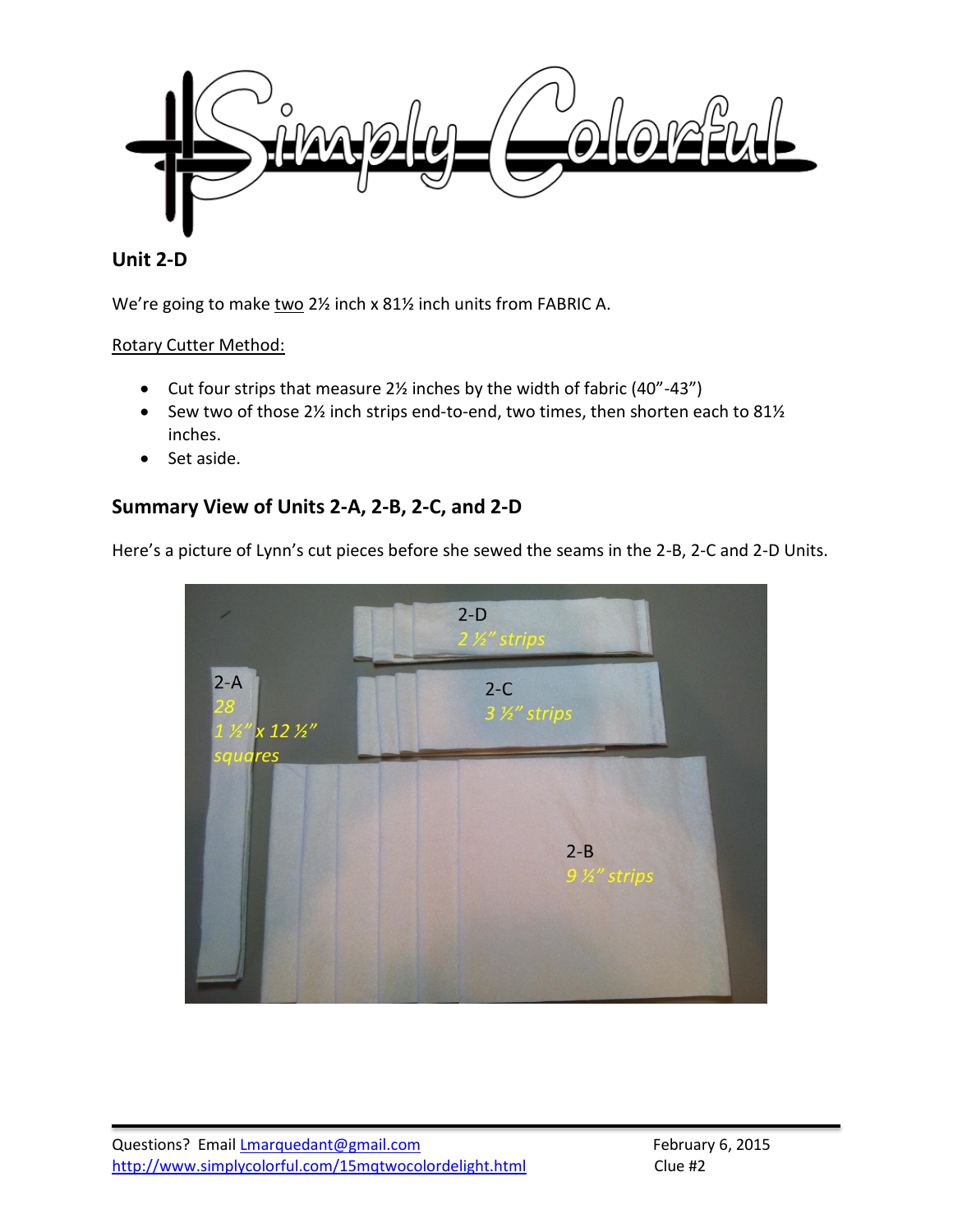

**Unit 2-E: "16-Patch"**

We're going to make six Unit 2-Es that look like this. Let's call this our "16 Patch Square." Each Unit 2-E will measure 12½ inches x 12½ inches. (Finished size: 12 inches x12 inches.)



Rotary Cutter Method:

- Cut forty eight 3½ inch squares from FABRIC A
- Cut forty eight 3½ inch squares from SCRAPS (or FABRIC E.)

### [Accuquilt](http://www.amazon.com/gp/product/B0021F62D6/ref=as_li_tl?ie=UTF8&camp=1789&creative=390957&creativeASIN=B0021F62D6&linkCode=as2&tag=simcolfibart-20&linkId=5AORDCJJM3EOL23X) Method:

Use the Square 3½ inch Die. [\[Click to Buy\]](http://www.amazon.com/gp/product/B0021FEEKO/ref=as_li_tl?ie=UTF8&camp=1789&creative=390957&creativeASIN=B0021FEEKO&linkCode=as2&tag=simcolfibart-20&linkId=72RVY5RKB5K7PKGE) Cut 48 squares out of FABRIC A, and cut 48 squares out of SCRAPS (or FABRIC E.)

Assembly: Sew 24 4-patches. Each will measure 6 ½ inches square. Iron toward darker color.

Sew the 4-patches into six "16-Patch Squares."